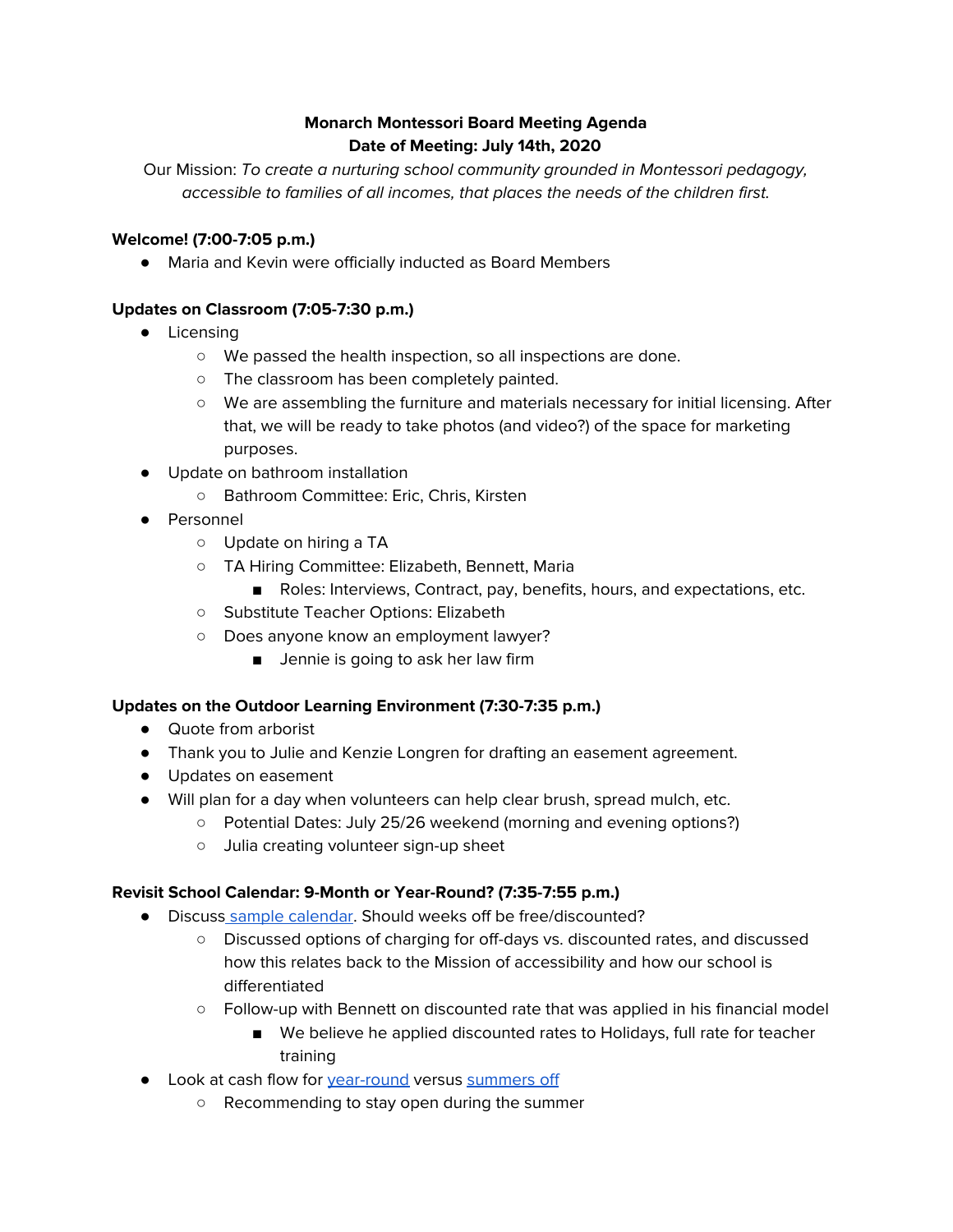○ Board approved the proposed 20/21 calendar

## **Setting Tuition (7:55-8:15 p.m.)**

Tuition is \$1,200 collected monthly

- Cost of after care (\$150 per month for 1.5 hrs has been proposed and built into financial model)
	- Proposed the option of charging a higher daily rate for "drop-ins" \$20 per day
	- Discussed needing a standard pick-up policy
- Offering a half day option and if so, the cost of half day
	- If we do, discussed needing the amount to be more than 50% of full day (proposed \$650-800) - \$750 was discussed as our target, Needs to be reviewed by financial committee
- Should rates go up by a small amount automatically every year?
	- Discussed average cost of living annual increase (2-4%)
- Should we have an application fee? (Right now it is set at \$5.)
	- Agreed to keep at \$5 this year
- Should we have a late payment fee?
	- Yes
	- Discussed wanting a reasonable amount that isn't overburdensome
	- Discussed ideal date maybe not the 1st (so it doesn't conflict with other bills)
	- Discussed needing a plan for the first month upfront
- See Bennett's update for his input/breakdown

Tuition & Calendar Committee/separate meeting: Maria, Bennett, Chris, Jennie

● Discussed having the committee propose the plan to the rest of the Board in 1-2 weeks from now

## **Bennett's Update on Budget, First Children's Finance Loan, and Payroll (8:15-8:45 p.m.)**

- Unable to attend the meeting on 07/14 See [letter](https://drive.google.com/file/d/1Wab8gVw-Va3bXJOek37goupEn33OQ3RW/view?usp=sharing) here
- Financial estimates for 2020-2021 year
- Update on First Children's Finance Loan
- Discussion around pay, benefits, hours, and expectations for new hires and additional staff. Focus on how that impacts the budget.
	- Hiring Committee responsibility
- Bennett's notes were circulated to board via email on 07/10/2020. Jennie will upload his notes to the Google Drive on 07/14/2020.

## **Board presents offer letter to Julia for Executive Director position (8:45 - 8:50 p.m.)**

- Board vote needed for [approval](https://drive.google.com/file/d/1U6MuOWH_RAxiQyeRIIZO-CRn6QrbjWwg/view?usp=sharing) of letter
	- Agreed to approve hiring Julia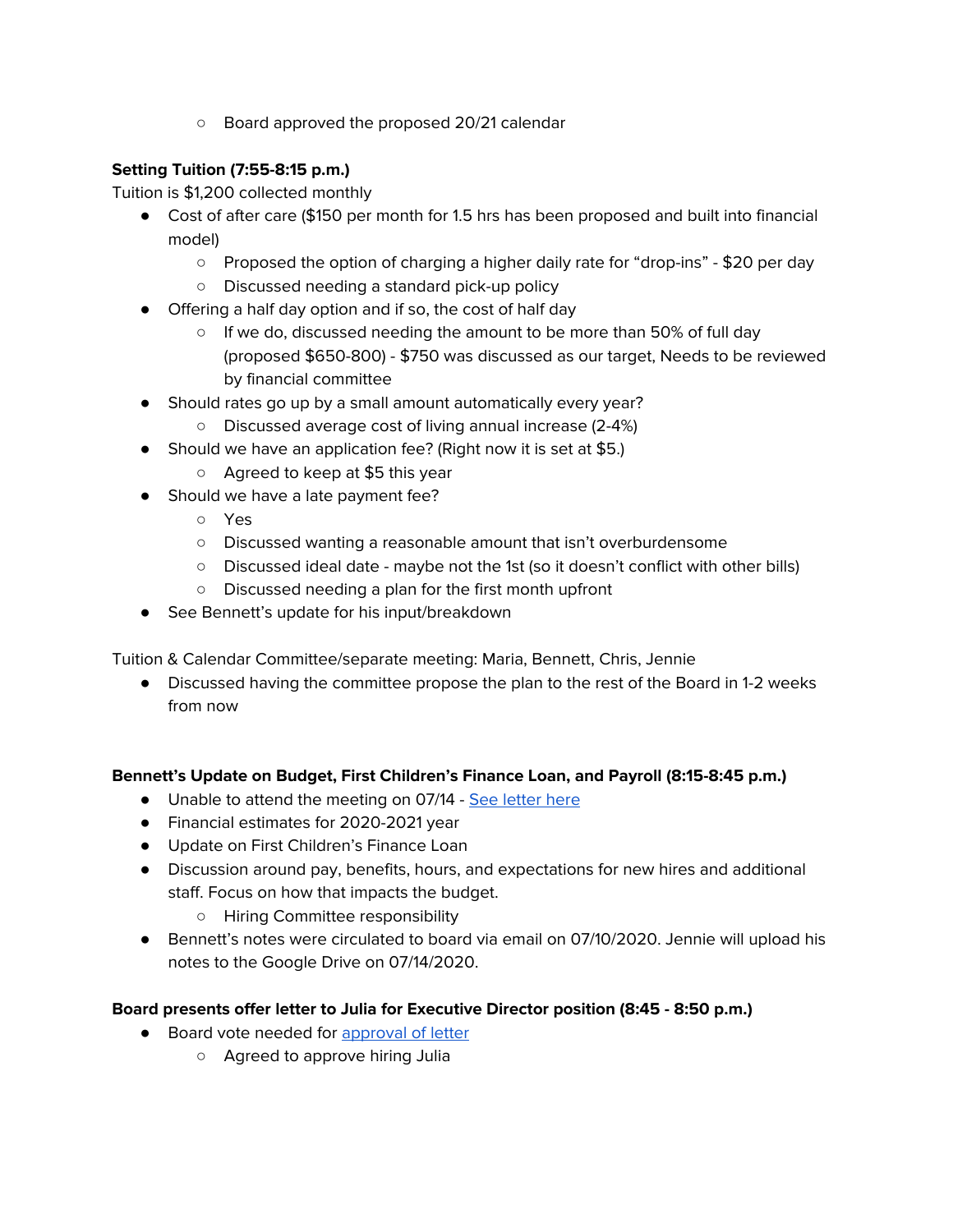- Determined we need more information from legal or grant requirements to verify what needs to be documented in the letter (benefits, start date, etc.) - Follow-up needed with Bennett on the letter
- Executive Director job [description](https://drive.google.com/file/d/1rq1Ekz1yT_jmK7vTL7iCg0t_KVXlFRpc/view?usp=sharing) for future use/reference-currently not finished
- Letter/job description will be uploaded to Google Drive by Jennie on 07/14/2020.
	- New Drive [folder](https://drive.google.com/drive/folders/1LA83g3y7Bed1N6sDAKzAv7T13gZMOfcU?usp=sharing) was created for employment/staffing documents titled "Staffing"
		- See under "School Operations"

## **Fundraising (8:50-9:20 p.m.)**

- Julie drafted a letter to send to [potential](https://monarchmontes-ekw9044.slack.com/archives/DTSQ4H0BS/p1594773210000100) donors. Thank you for sharing it with friends and family!
- Amazon Smile and registry- We've already received donated materials in the mail!
- Jennie and Julie- [Fundraiser](https://docs.google.com/spreadsheets/d/1IhrmGc0IzE2p3mk5A3DK0ONLKD8eFxPVlXn35pxvs4s/edit#gid=0) event
	- Live Event with Silent Auction
	- Targeting hosting towards the end of August (possibly from the school)
	- Julie to connect on items with Julia, and working with Jennie, Chris and Kirsten on other plans

# **Marketing (9:20 p.m.-9:35 p.m.)**

- Send in pictures and bio!
- Reminder: Julie has a spreadsheet (Monarch\_Content) with content for social, including stats
- Chris will demo our amazing website!
- When the classroom is ready, we can take pictures of the space.

## **Background Checks through MN DHS (9:35-9:45 p.m.)**

- How each board member should submit their background check
- Jennie will walk through the background check process
- Will upload instructions to the drive/email out to all board members how to complete their background checks.

## **Review Action Items and Adjourn at 9:45 p.m.**

## **Action Items:**

- Julia to Provide Bathroom Committee Options to Review: Eric, Chris, Maria
- All Employment lawyer contacts
- Julia is creating a volunteer sign-up sheet for helping with outdoor space possibly July 25/26
- Tuition/Budget Committee needs to set a date for a follow-up meeting (WHO? Jennie to setup?)
- Hiring Committee needs to set a date for a follow-up meeting (WHO? Jennie to setup?)
- Determine Pick-up policy
- Julie working on silent auction and will recruit help as needed